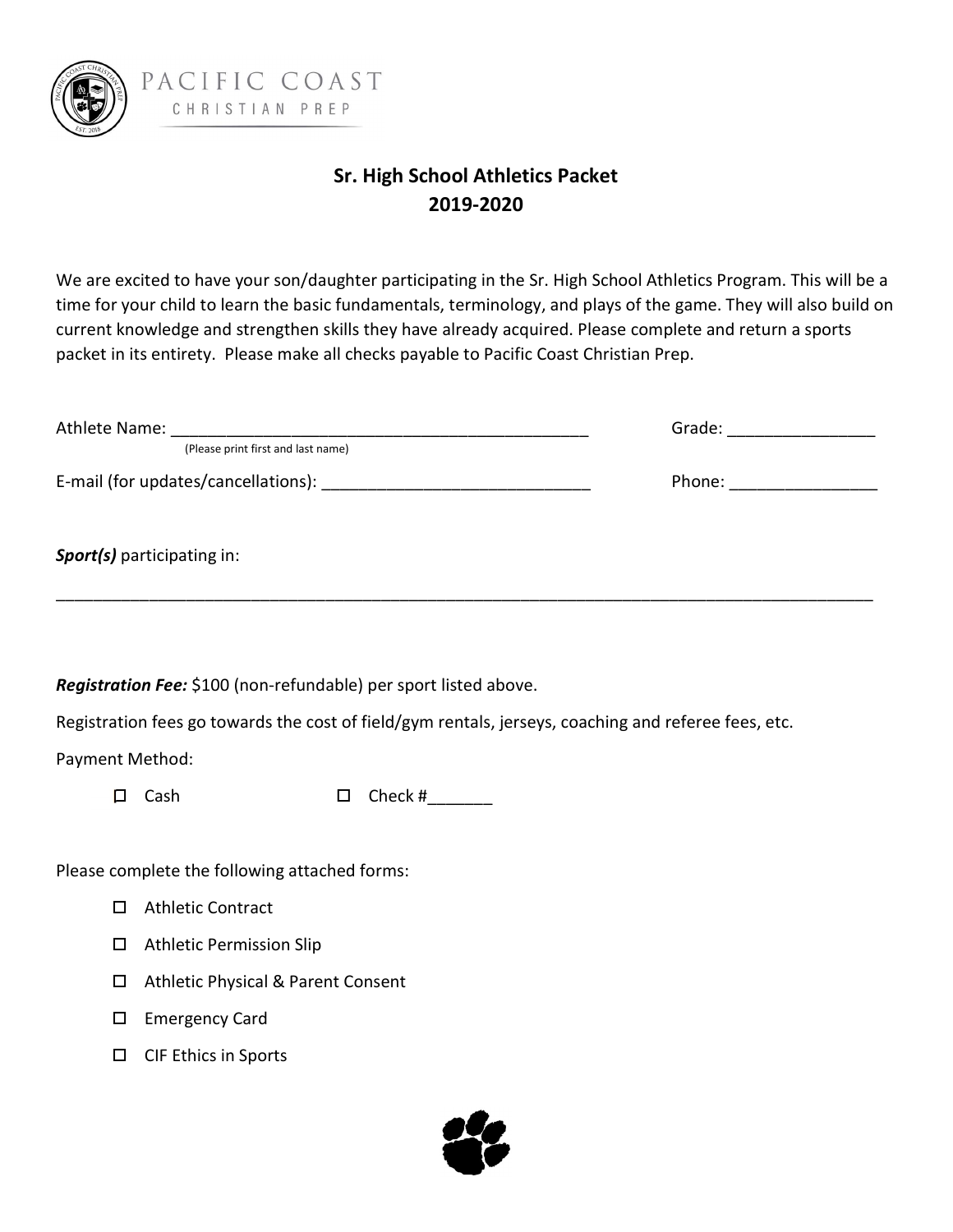

## Panthers Athletic Contract 2019-2020

Please carefully read and sign the following contract.

#### Standard 1

All athletes must attend every practice and every game unless excused by a doctor's note. All scheduled Doctor's appointments must be scheduled to occur during a time that has not previously been scheduled for a practice or event. All athletes must stay in the scheduled practice or event until released by their coach.

#### Standard 2

All athletes must arrive at each scheduled practice or event on time. The coach has the authority to appropriately penalize that athlete/team.

#### Standard 3

All athletes must have a "C" average (2.0 GPA) with combined citizenship and effort rating of at least Satisfactory with not more than one grade of unsatisfactory. Grade checks on academics and citizenship will be collected at the midpoint of each grading period. If an athlete's GPA falls below 2.0 or they receive two D's or one F during a grade check, the athlete and his/her parents will be required to meet with the AD. The athlete will not be able to participate in any practices/games until this meeting occurs. A student who does not meet the above requirements during the probationary period shall not be allowed to participate in interscholastic athletics in the subsequent grading period.

#### Standard 4

All athletes must behave in a Christ-centered manner at all times. Acting unkind, disobedient, defiant, or in a disrespectful manner at any time is not acceptable.

#### Standard 5

All athletes must arrive at each scheduled practice or event fully prepared; including proper PCCPrep practice attire and necessary equipment.

I, the undersigned, have read the Panthers Athletic Contract and agree to uphold these standards.

Athlete Signature **Date** 

\_\_\_\_\_\_\_\_\_\_\_\_\_\_\_\_\_\_\_\_\_\_\_\_\_\_\_\_\_ \_\_\_\_\_\_\_\_\_\_\_\_\_

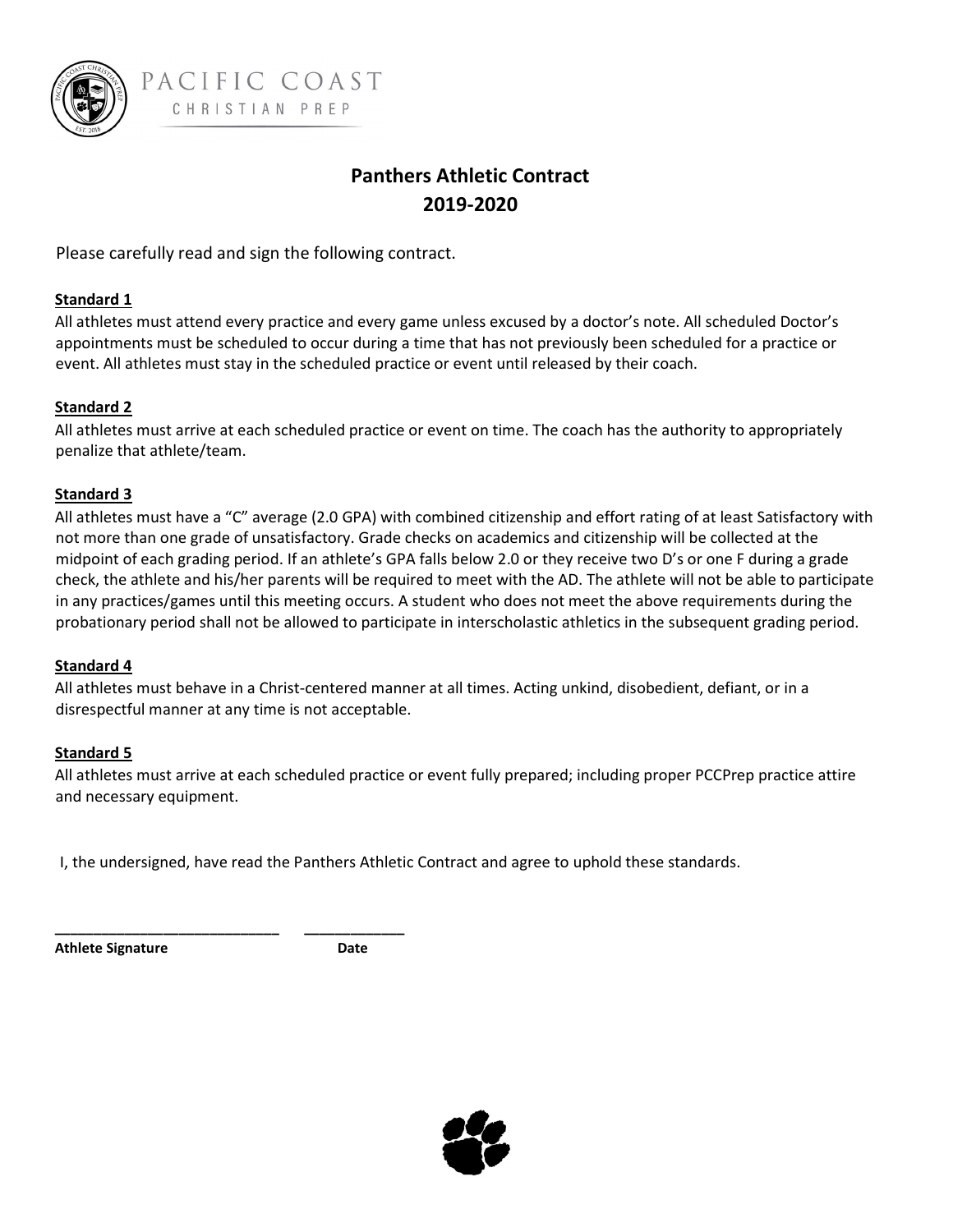

PACIFIC COAST CHRISTIAN PREP

## Athletic Permission Slip 2019-2020

I hereby certify that my child **Exercise 20** and the second to participate in the participate in the Pacific Coast Christian Prep athletics program during any and all off campus events. I agree and do hereby release and discharge any teacher, employee, or other persons engaged in any PCCPrep activity from all claims, present and future, known or unknown, in any manner arising out of any PCCPrep event during 2019 and 2020. I further understand and agree that this release shall hold any teacher, employee, or other person engaged in the above described activity harmless from any and all liability relating to my child from any and all personal injury or illness that may be suffered by my child, and I further agree to hold them harmless from any loss of property by my child that may occur during the above described activity. In case of emergency, I give permission to the school authorities, or its representatives, to obtain medical treatment for my child in my absence.

Parent or Guardian Date

\_\_\_\_\_\_\_\_\_\_\_\_\_\_\_\_\_\_\_\_\_\_\_\_\_\_\_\_\_ \_\_\_\_\_\_\_\_\_\_\_\_\_\_\_\_\_\_\_\_\_\_\_\_\_\_

\_\_\_\_\_\_\_\_\_\_\_\_\_\_\_\_\_\_\_\_\_\_\_\_\_\_\_\_\_ \_\_\_\_\_\_\_\_\_\_\_\_\_\_\_\_\_\_\_\_\_\_\_\_\_\_

Parent or Guardian Date

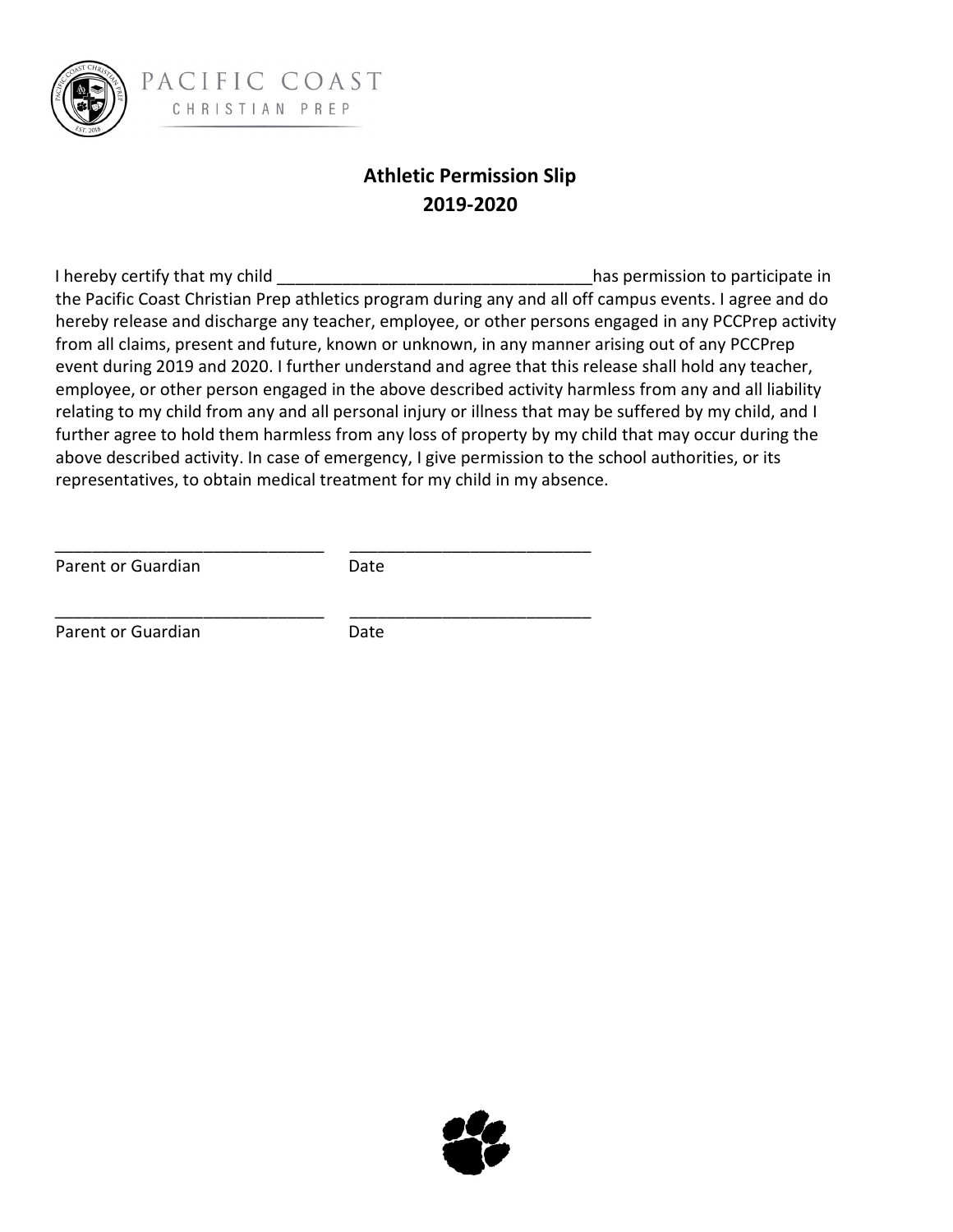

PACIFIC COAST CHRISTIAN PREP

### SPORTS PHYSICAL EXAMINATION FORM

| Page 1 (TO BE COMPLETED BY A PARENT OR LEGAL GUARDIAN)                         |                                    |        |                                                                                                                                                       |                   |                                              |            |           |                                             |                                                  |  |
|--------------------------------------------------------------------------------|------------------------------------|--------|-------------------------------------------------------------------------------------------------------------------------------------------------------|-------------------|----------------------------------------------|------------|-----------|---------------------------------------------|--------------------------------------------------|--|
| <b>LAST NAME</b>                                                               |                                    |        |                                                                                                                                                       | <b>FIRST NAME</b> |                                              |            |           |                                             | GRADE                                            |  |
|                                                                                |                                    |        |                                                                                                                                                       |                   |                                              |            |           |                                             |                                                  |  |
| <b>BIRTHDATE</b>                                                               |                                    |        | GENDER                                                                                                                                                | <b>FALL SPORT</b> |                                              |            |           | <b>WINTER SPORT</b>                         | SPRING SPORT                                     |  |
| HEALTH HISTORY (Must be Completed by Parent/Guardian Prior to the Examination) |                                    |        |                                                                                                                                                       |                   |                                              |            |           |                                             |                                                  |  |
|                                                                                | <b>Yes</b>                         | $No$   | Has this student had:                                                                                                                                 |                   |                                              | <u>Yes</u> | $No$      | Has this student had:                       |                                                  |  |
| 1.                                                                             | П                                  | $\Box$ | Chronic or recurrent illness?                                                                                                                         |                   | 16.                                          | $\Box$     | $\Box$    |                                             | Injuries requiring medical care or treatment?    |  |
| 2.                                                                             | $\Box$                             | $\Box$ | Illness lasting over 1 week?                                                                                                                          |                   | 17.                                          | $\Box$     | $\Box$    | Neck or back pain or injury?                |                                                  |  |
| 3.                                                                             | $\Box$                             | $\Box$ | Hospitalizations or Surgeries?                                                                                                                        |                   | 18.                                          | □          | $\Box$    | Knee pain or injury?                        |                                                  |  |
| 4.                                                                             | $\Box$                             | $\Box$ | Nervous, psychiatric, or neurologic condition?                                                                                                        |                   | 19.                                          | $\Box$     | $\Box$    | Shoulder or elbow pain or injury?           |                                                  |  |
| 5.                                                                             | $\Box$                             | $\Box$ | Loss or nonfunctioning of glands or organs (eye,                                                                                                      |                   | 20.                                          | $\Box$     | $\Box$    | Ankle pain or injury?                       |                                                  |  |
|                                                                                |                                    |        | kidney, liver, testicle)?                                                                                                                             |                   | 21.                                          | $\Box$     | $\Box$    | Other joint pain or injury?                 |                                                  |  |
| 6.                                                                             | □                                  | $\Box$ | Allergies (medicines, insect bites, food)?                                                                                                            |                   | 22.                                          | $\Box$     | $\Box$    | Broken bones (fractures)?                   |                                                  |  |
| 7.                                                                             | $\Box$                             | $\Box$ | Problems with heart or blood pressure?                                                                                                                |                   |                                              | <u>Yes</u> | <u>No</u> | Does this student presently:                |                                                  |  |
| 8.                                                                             | $\Box$                             | $\Box$ | Chest pain or significant or severe shortness                                                                                                         |                   | 23.                                          | $\Box$     | $\Box$    | Wear eyeglasses or contact lenses?          |                                                  |  |
|                                                                                |                                    |        | of breath during or after exercise?                                                                                                                   |                   | 24.                                          | $\Box$     | $\Box$    | Wear dental bridges, braces or plates?      |                                                  |  |
| 9.                                                                             | □                                  | $\Box$ | Dizziness or fainting with exercise?                                                                                                                  |                   | 25.                                          | $\Box$     | $\Box$    | Take any medications? (List below):         |                                                  |  |
| 10.                                                                            | $\Box$                             | $\Box$ | Fainting, bad headaches or convulsions?                                                                                                               |                   |                                              | <u>Yes</u> | <u>No</u> | <b>Further history:</b>                     |                                                  |  |
| 11.                                                                            | $\Box$                             | $\Box$ | Potential concussion or loss of consciousness?                                                                                                        |                   | 26.                                          | $\Box$     | $\Box$    | Birth defects (corrected or not)?           |                                                  |  |
| 12.                                                                            | $\Box$                             | $\Box$ | Heat exhaustion, heatstroke, or other                                                                                                                 |                   | 27.                                          | □          | $\Box$    |                                             | Death of a parent or grandparent less than 40    |  |
|                                                                                |                                    |        | problems managing or responding to heat?                                                                                                              |                   |                                              |            |           |                                             | years of age due to medical cause or condition?  |  |
| 13.                                                                            | $\Box$                             | $\Box$ | Racing heartbeat, skipped or irregular                                                                                                                |                   | 28.                                          | $\Box$     | $\Box$    |                                             | Parent or grandparent requiring treatment for or |  |
|                                                                                |                                    |        | heartbeats, heart murmur?                                                                                                                             |                   |                                              |            |           | heart condition less than 50 years of age?  |                                                  |  |
| 14.                                                                            | $\Box$                             | $\Box$ | Seizures or seizure disorders?                                                                                                                        |                   | 29.                                          | □          | $\Box$    |                                             | Been seen by a physician on an emergency or      |  |
| 15.                                                                            | $\Box$                             | $\Box$ | Severe or repeated instances of muscle cramps?                                                                                                        |                   |                                              |            |           | urgent basis in the last 12-months?         |                                                  |  |
|                                                                                |                                    |        |                                                                                                                                                       |                   |                                              |            |           |                                             |                                                  |  |
| Date of last known tetanus (lockjaw) shot:                                     |                                    |        |                                                                                                                                                       |                   |                                              |            |           | Date of last complete physical examination: |                                                  |  |
|                                                                                |                                    |        | Explain all "YES" answers. Describe any other fact that should be disclosed prior to the examination (use reverse of form if needed):                 |                   |                                              |            |           |                                             |                                                  |  |
|                                                                                |                                    |        |                                                                                                                                                       |                   |                                              |            |           |                                             |                                                  |  |
|                                                                                |                                    |        |                                                                                                                                                       |                   |                                              |            |           |                                             |                                                  |  |
|                                                                                |                                    |        |                                                                                                                                                       |                   |                                              |            |           |                                             |                                                  |  |
|                                                                                |                                    |        |                                                                                                                                                       |                   |                                              |            |           |                                             |                                                  |  |
|                                                                                |                                    |        | PARENT/GUARDIAN'S AUTHORIZATION: I authorize the health care provider to perform a Sports Physical Evaluation on the student. The                     |                   |                                              |            |           |                                             |                                                  |  |
|                                                                                |                                    |        | information set forth above is complete and accurate. I presently know of no reason why the student cannot fully and safely participate in the listed |                   |                                              |            |           |                                             |                                                  |  |
|                                                                                |                                    |        | sports. I understand the evaluation is a screening evaluation only, and that I must address all health care concerns with the Student's personal      |                   |                                              |            |           |                                             |                                                  |  |
|                                                                                | physician or health care provider. |        |                                                                                                                                                       |                   |                                              |            |           |                                             |                                                  |  |
| PRINT NAME OF PARENT OR GUARDIAN<br>SIGNATURE OF PARENT OR GUARDIAN            |                                    |        |                                                                                                                                                       |                   |                                              |            |           |                                             |                                                  |  |
| ADDRESS                                                                        |                                    |        |                                                                                                                                                       |                   | HOME/CELL PHONE<br><b>WORK PHONE</b><br>DATE |            |           |                                             |                                                  |  |
| REGULAR PHYSICIAN'S NAME                                                       |                                    |        |                                                                                                                                                       |                   | OFFICE PHONE                                 |            |           |                                             |                                                  |  |
|                                                                                |                                    |        |                                                                                                                                                       |                   |                                              |            |           |                                             |                                                  |  |
| <b>INSURANCE COMPANY</b>                                                       |                                    |        |                                                                                                                                                       |                   | POLICY NUMBER                                |            |           |                                             |                                                  |  |
|                                                                                |                                    |        |                                                                                                                                                       |                   |                                              |            |           |                                             |                                                  |  |

Page 2 – MEDICAL EVALUATION (TO BE COMPLETED BY THE EXAMINING HEALTH CARE PROVIDER) This Evaluation Can Only be Performed by Medical Doctors (MDs), Doctors of Osteopathy (DOs), Physician's Assistants (P.A.s), and Nurse Practitioners (N.P.s)

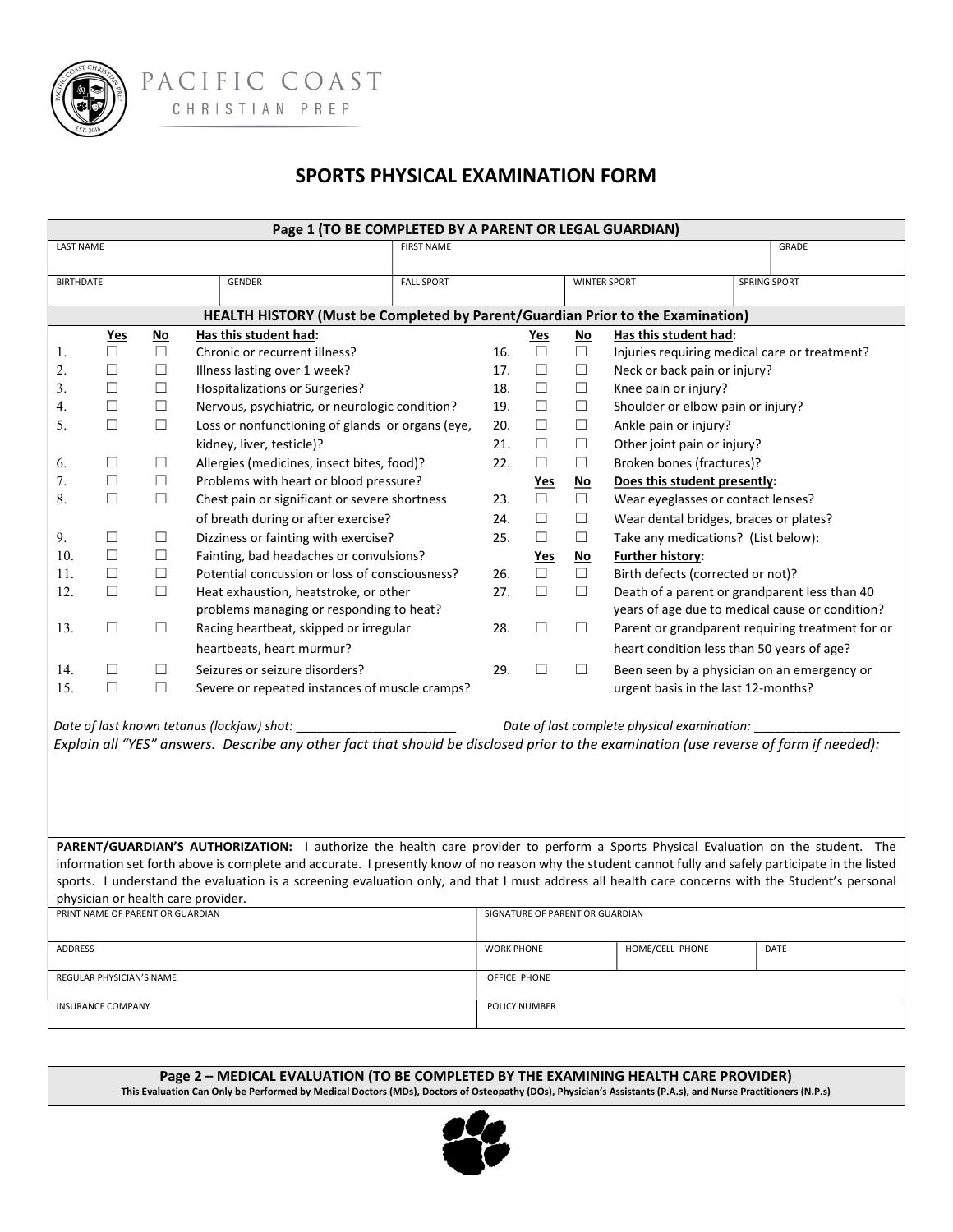

### SPORTS PHYSICAL EXAMINATION FORM

| Athlete's Name:                                                                                                                                                                                                                                                                                                                                                                                                                                                                                |        |                     |                                                 | DOB:                              |                     |                                                                                                                                                                                                                                |     |  |
|------------------------------------------------------------------------------------------------------------------------------------------------------------------------------------------------------------------------------------------------------------------------------------------------------------------------------------------------------------------------------------------------------------------------------------------------------------------------------------------------|--------|---------------------|-------------------------------------------------|-----------------------------------|---------------------|--------------------------------------------------------------------------------------------------------------------------------------------------------------------------------------------------------------------------------|-----|--|
|                                                                                                                                                                                                                                                                                                                                                                                                                                                                                                |        | LAST                | <b>FIRST</b>                                    |                                   | MIDDLE INITIAL      |                                                                                                                                                                                                                                |     |  |
| Height:_________                                                                                                                                                                                                                                                                                                                                                                                                                                                                               |        | Weight:__________   | Blood Pressure: / _______ / _______             |                                   |                     | Pulse:____________                                                                                                                                                                                                             | bpm |  |
| <b>General Medical Examination</b>                                                                                                                                                                                                                                                                                                                                                                                                                                                             |        |                     | <b>Orthopedic Examination</b>                   |                                   |                     |                                                                                                                                                                                                                                |     |  |
| #                                                                                                                                                                                                                                                                                                                                                                                                                                                                                              | NORMAL | ABNORMAL (Describe) | $\#$                                            | NORMAL                            | ABNORMAL (Describe) |                                                                                                                                                                                                                                |     |  |
| 1. Head & Face                                                                                                                                                                                                                                                                                                                                                                                                                                                                                 |        |                     | 15. Neck                                        |                                   |                     |                                                                                                                                                                                                                                |     |  |
| 2. Nose & Sinus                                                                                                                                                                                                                                                                                                                                                                                                                                                                                |        |                     | 16. Back                                        |                                   |                     |                                                                                                                                                                                                                                |     |  |
| 3. Mouth & Throat                                                                                                                                                                                                                                                                                                                                                                                                                                                                              |        |                     | 17. Shoulders                                   |                                   |                     |                                                                                                                                                                                                                                |     |  |
| 4. Ears                                                                                                                                                                                                                                                                                                                                                                                                                                                                                        |        |                     | 18. Arms                                        |                                   |                     |                                                                                                                                                                                                                                |     |  |
| 5. Eyes                                                                                                                                                                                                                                                                                                                                                                                                                                                                                        |        |                     | 19. Elbows                                      |                                   |                     |                                                                                                                                                                                                                                |     |  |
| 6. Lungs & Chest                                                                                                                                                                                                                                                                                                                                                                                                                                                                               |        |                     | 20. Wrists                                      |                                   |                     |                                                                                                                                                                                                                                |     |  |
| 7. Heart                                                                                                                                                                                                                                                                                                                                                                                                                                                                                       |        |                     | 21. Hands                                       |                                   |                     |                                                                                                                                                                                                                                |     |  |
| 8. Abdomen                                                                                                                                                                                                                                                                                                                                                                                                                                                                                     |        |                     | 22. Pelvis                                      |                                   |                     |                                                                                                                                                                                                                                |     |  |
| 9. Skin                                                                                                                                                                                                                                                                                                                                                                                                                                                                                        |        |                     | 23. Hips                                        |                                   |                     |                                                                                                                                                                                                                                |     |  |
| 10. Vascular                                                                                                                                                                                                                                                                                                                                                                                                                                                                                   |        |                     | 24. Knees                                       |                                   |                     |                                                                                                                                                                                                                                |     |  |
| 11. Lymphatics                                                                                                                                                                                                                                                                                                                                                                                                                                                                                 |        |                     | 25. Lower Legs                                  |                                   |                     |                                                                                                                                                                                                                                |     |  |
| 12. Genitalia                                                                                                                                                                                                                                                                                                                                                                                                                                                                                  |        |                     | 26. Ankles                                      |                                   |                     |                                                                                                                                                                                                                                |     |  |
| 13. Neurological                                                                                                                                                                                                                                                                                                                                                                                                                                                                               |        |                     | 27. Feet                                        |                                   |                     |                                                                                                                                                                                                                                |     |  |
| 14. Other                                                                                                                                                                                                                                                                                                                                                                                                                                                                                      |        |                     | 28. Soft Tissue                                 |                                   |                     |                                                                                                                                                                                                                                |     |  |
| <b>Physician's Clearance</b><br>$\Box$ Cleared for all sports without restriction                                                                                                                                                                                                                                                                                                                                                                                                              |        |                     | Not Cleared:<br>$\Box$<br>$\Box$ For any sports | $\Box$ Pending further evaluation |                     |                                                                                                                                                                                                                                |     |  |
|                                                                                                                                                                                                                                                                                                                                                                                                                                                                                                |        |                     |                                                 |                                   |                     | □ For certain sports: (Please name sport(s): ___________________________________                                                                                                                                               |     |  |
| I have examined the above-named student and completed the preparticipation physical evaluation. The athlete does/does not present<br>apparent clinical contraindications to practice and participate in the sport(s) as outlined above. If conditions arise after the athlete has been<br>cleared for participations, the physician may rescind the clearance until the problem is resolved and the potential consequences are<br>completely explained to the athlete (and parents/guardians). |        |                     |                                                 |                                   |                     |                                                                                                                                                                                                                                |     |  |
|                                                                                                                                                                                                                                                                                                                                                                                                                                                                                                |        |                     |                                                 |                                   |                     |                                                                                                                                                                                                                                |     |  |
|                                                                                                                                                                                                                                                                                                                                                                                                                                                                                                |        |                     |                                                 |                                   |                     |                                                                                                                                                                                                                                |     |  |
|                                                                                                                                                                                                                                                                                                                                                                                                                                                                                                |        |                     |                                                 |                                   |                     |                                                                                                                                                                                                                                |     |  |
|                                                                                                                                                                                                                                                                                                                                                                                                                                                                                                |        |                     |                                                 |                                   |                     | DOB: Grade: Capabon Contract Contract Contract Contract Contract Contract Contract Contract Contract Contract Contract Contract Contract Contract Contract Contract Contract Contract Contract Contract Contract Contract Cont |     |  |
|                                                                                                                                                                                                                                                                                                                                                                                                                                                                                                |        | Last                | First                                           |                                   |                     |                                                                                                                                                                                                                                |     |  |
|                                                                                                                                                                                                                                                                                                                                                                                                                                                                                                |        |                     |                                                 |                                   |                     |                                                                                                                                                                                                                                |     |  |